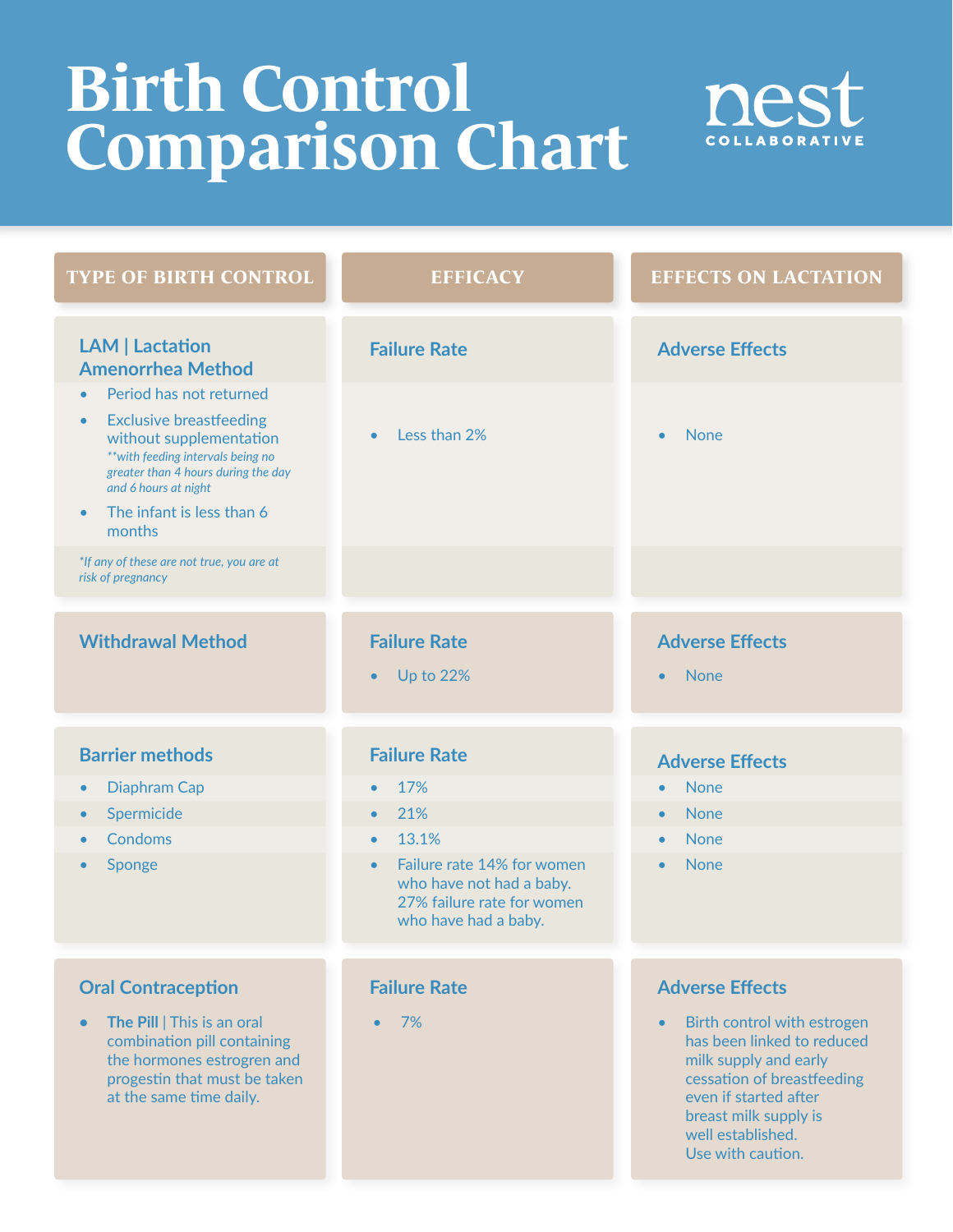| <b>TYPE OF BIRTH CONTROL</b>                                                                                                                                                                                                                             | <b>EFFICACY</b>           | <b>EFFECTS ON LACTATION</b>                                                                                                                                                                                                                                                      |
|----------------------------------------------------------------------------------------------------------------------------------------------------------------------------------------------------------------------------------------------------------|---------------------------|----------------------------------------------------------------------------------------------------------------------------------------------------------------------------------------------------------------------------------------------------------------------------------|
| <b>Oral Contraception</b><br>The Mini Pill   This is an oral<br>pill containing the hormone<br>progestin that must be taken<br>at the same time daily.                                                                                                   | <b>Failure Rate</b><br>7% | <b>Adverse Effects</b><br>Most mothers do not<br>experience milk supply<br>problems if started after<br>6-8 weeks.                                                                                                                                                               |
| <b>Hormonal Vaginal</b><br><b>Contraceptive Ring</b><br><b>Nuva Ring   The hormones</b><br>estrogen and progestin are<br>absorbed transvaginally<br>with this method. It is<br>removed after 3 weeks<br>then removed for one week<br>to induce a period. | <b>Failure Rate</b><br>7% | <b>Adverse Effects</b><br>Potential negative<br>$\bullet$<br>impact on milk supply.<br>Recommend to wait until<br>after breast milk supply<br>and breastfeeding has<br>been established.                                                                                         |
| Injection or "shot"<br>Depo Provera   This is<br>$\bullet$<br>a systemic birth control<br>containing the hormone<br>progestin. Women get<br>a shot every 3 months in<br>the buttocks or arm.                                                             | <b>Failure Rate</b><br>4% | <b>Adverse Effects</b><br>Potential impact on supply<br>$\bullet$<br>when started in the<br>early postpartum period.<br>Recommended to wait<br>to establish breast milk<br>supply. Many IBCLC report<br>an association with milk<br>supply problems and early<br>administration. |
| <b>Hormonal Implants</b>                                                                                                                                                                                                                                 | <b>Failure Rate</b>       | <b>Adverse Effects</b>                                                                                                                                                                                                                                                           |
| Nexplanon   A single, thin<br>$\bullet$<br>rod that is inserted under<br>the skin of a woman's<br>upper arm. This contains<br>the hormone progestin and<br>is released into the body<br>over 3 years.                                                    | 0.1%                      | If placed right after birth, it<br>is associated with shorter<br>breastfeeding outcomes.<br>Recommended to wait 6<br>weeks or later when breast<br>milk production has been<br>established.                                                                                      |
| <b>IUD Copper (ParaGard)   This</b><br>is an intrauterine device that<br>does not contain hormones.<br>It can be placed for up to<br>10 years.                                                                                                           | 0.8%                      | No known risks                                                                                                                                                                                                                                                                   |